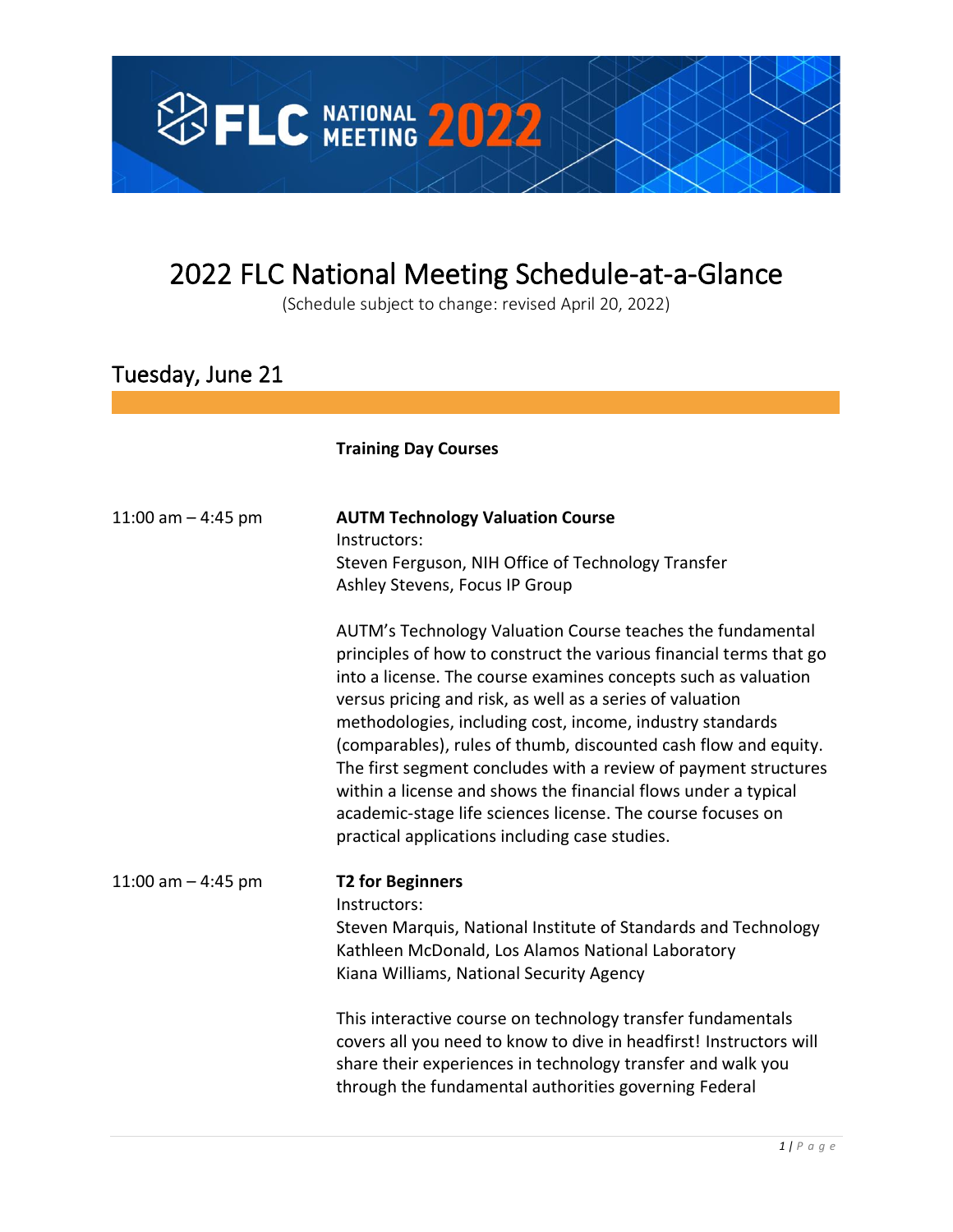

technology transfer. Using real-world examples of technologies moved from the federal sector to private industry, they will share "tricks of the trade" and provide you with exercises you can apply, in real-time.

| 11:00 am $-$ 4:45 pm | <b>CRADA Course</b><br>Instructors:<br>Robert Charles, U.S. Army Medical Research and Development<br>Command<br>Jason Martinez, Sandia National Laboratories                                                                                                                                                                                                                                                                                                                                                                            |
|----------------------|-----------------------------------------------------------------------------------------------------------------------------------------------------------------------------------------------------------------------------------------------------------------------------------------------------------------------------------------------------------------------------------------------------------------------------------------------------------------------------------------------------------------------------------------|
|                      | Cooperative Research and Development Agreements (CRADAs)<br>are one of technology transfer's most important mechanisms,<br>understanding them is crucial for most federal T2 professionals.<br>This intermediate-level course offers a one-stop shop for<br>everything CRADA. You will learn about the CRADA and how it<br>works through instruction by seasoned T2 experts and a real-life<br>example. Course topics include CRADA authority and laws,<br>practices, and pitfalls, as well as intellectual property<br>considerations. |
| 11:00 am $-$ 4:45 pm | <b>Strategic T2 for Engaging the External Ecosystem</b><br>Instructors:<br>Stephen Auvil, TEDCO<br>Jenna Dix, NSWC Crane                                                                                                                                                                                                                                                                                                                                                                                                                |
|                      | This course will provide the intermediate or advanced technology<br>transfer professional with information about engaging<br>organizations within their ecosystems to further their lab's<br>technology transfer efforts and advancing their region's economy.<br>Professionals from a laboratory (an insider perspective) and a<br>technology-based, economic development organization (an<br>outsider perspective) will lead an interactive session around this<br>topic. The session will highlight best practices and outline       |

topic. The session will highlight best practices and outline challenges faced by both the laboratories and ecosystem partners. You will hear from a variety of labs and stakeholders and will participate in the discussion through informal question and answer sessions and structured activities.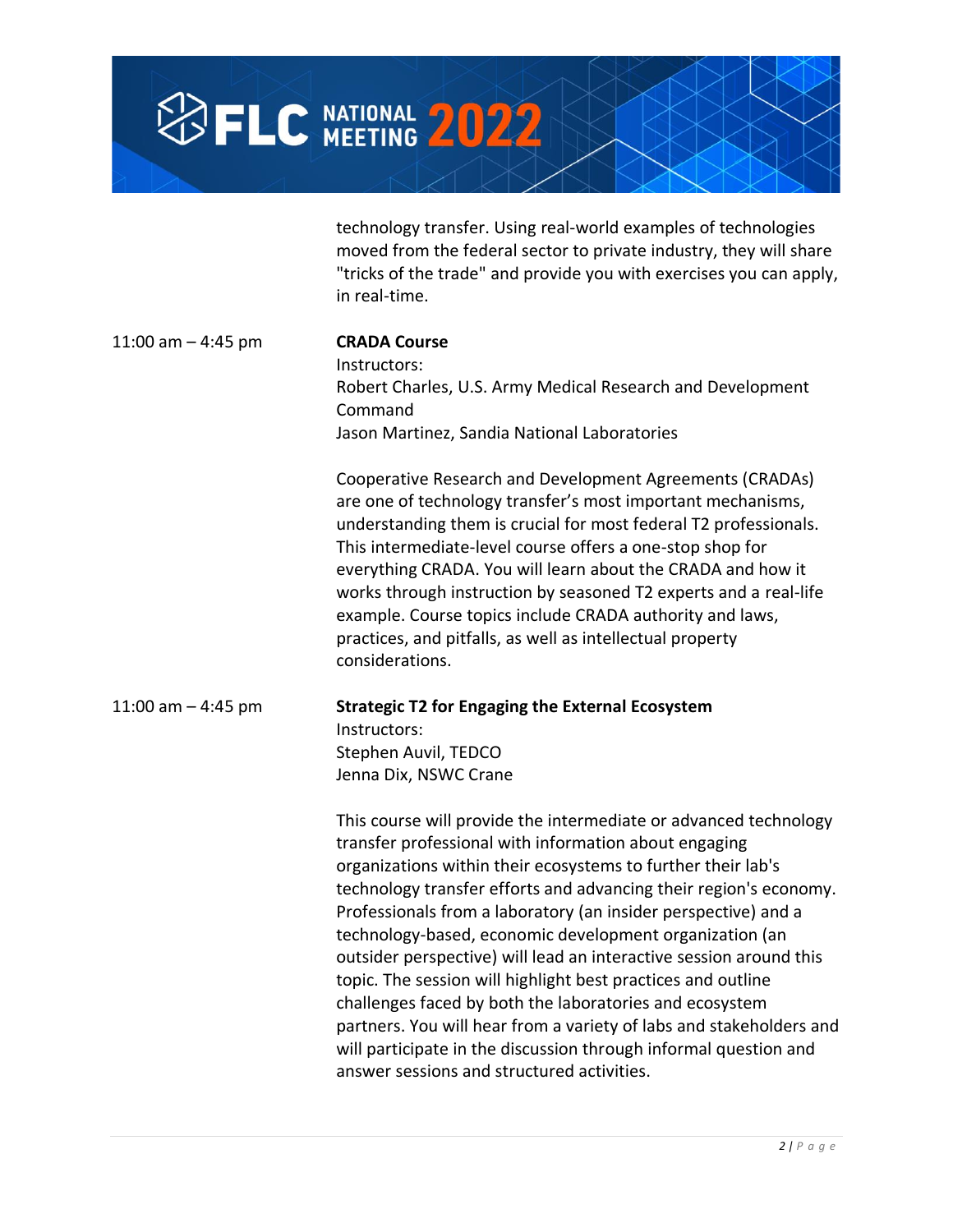

| 11:00 am $-$ 4:45 pm | <b>Intellectual Property for T2 Professionals</b><br>Instructors:<br>David Lee, United States Army<br>Steven Rubin, Moritt Hock & Hamroff LLP<br>Jayme Selinger, MIT Lincoln Laboratory                                                                                                                                                                                                                                                                                                                                                              |
|----------------------|------------------------------------------------------------------------------------------------------------------------------------------------------------------------------------------------------------------------------------------------------------------------------------------------------------------------------------------------------------------------------------------------------------------------------------------------------------------------------------------------------------------------------------------------------|
|                      | This course examines the patent process and other forms of<br>intellectual property (IP) protection in the context of federal<br>technology transfer. It will provide detailed information on how to<br>protect intellectual property in federal laboratories, with a focus<br>on the patent process; summarize ownership rights to IP<br>developed under government contracts; explain the major laws<br>affecting IP in federal labs; and explain the types of rights<br>collaborators typically want and how to work with them within<br>the law. |
| 1:30 pm $-$ 2:15 pm  | Lunch Break                                                                                                                                                                                                                                                                                                                                                                                                                                                                                                                                          |

## Wednesday, June 22

| 11:00 am - 11:05 am<br>11:05 am $-$ 11:15 am<br>11:15 am $-$ 12:00 pm | Introduction to the meeting from emcee<br>Welcome from the Chair, Linda Burger, National Security Agency<br><b>Keynote Address - Partnering to Advance Technology Transfer</b><br>Ray Leach, CEO, JumpStart, Inc                                                                                                                                                                                                                                                                                  |
|-----------------------------------------------------------------------|---------------------------------------------------------------------------------------------------------------------------------------------------------------------------------------------------------------------------------------------------------------------------------------------------------------------------------------------------------------------------------------------------------------------------------------------------------------------------------------------------|
|                                                                       | Strong public-private partnerships help accelerate the<br>commercialization of federally funded technologies. JumpStart<br>CEO Ray Leach will share insights on leveraging entrepreneurial<br>expertise to navigate the challenges of bringing a technology to<br>market and securing venture capital investment. He will discuss<br>assessing technologies for commercial potential, understanding<br>what is needed to get a product to market and engaging with the<br>venture/startup sector. |
|                                                                       | JumpStart is a Cleveland-based venture development organization<br>providing capital, services, and connections to help entrepreneurs<br>grow, researchers commercialize, and corporations innovate.<br>During Ray's tenure as CEO, JumpStart has gained a national best-                                                                                                                                                                                                                         |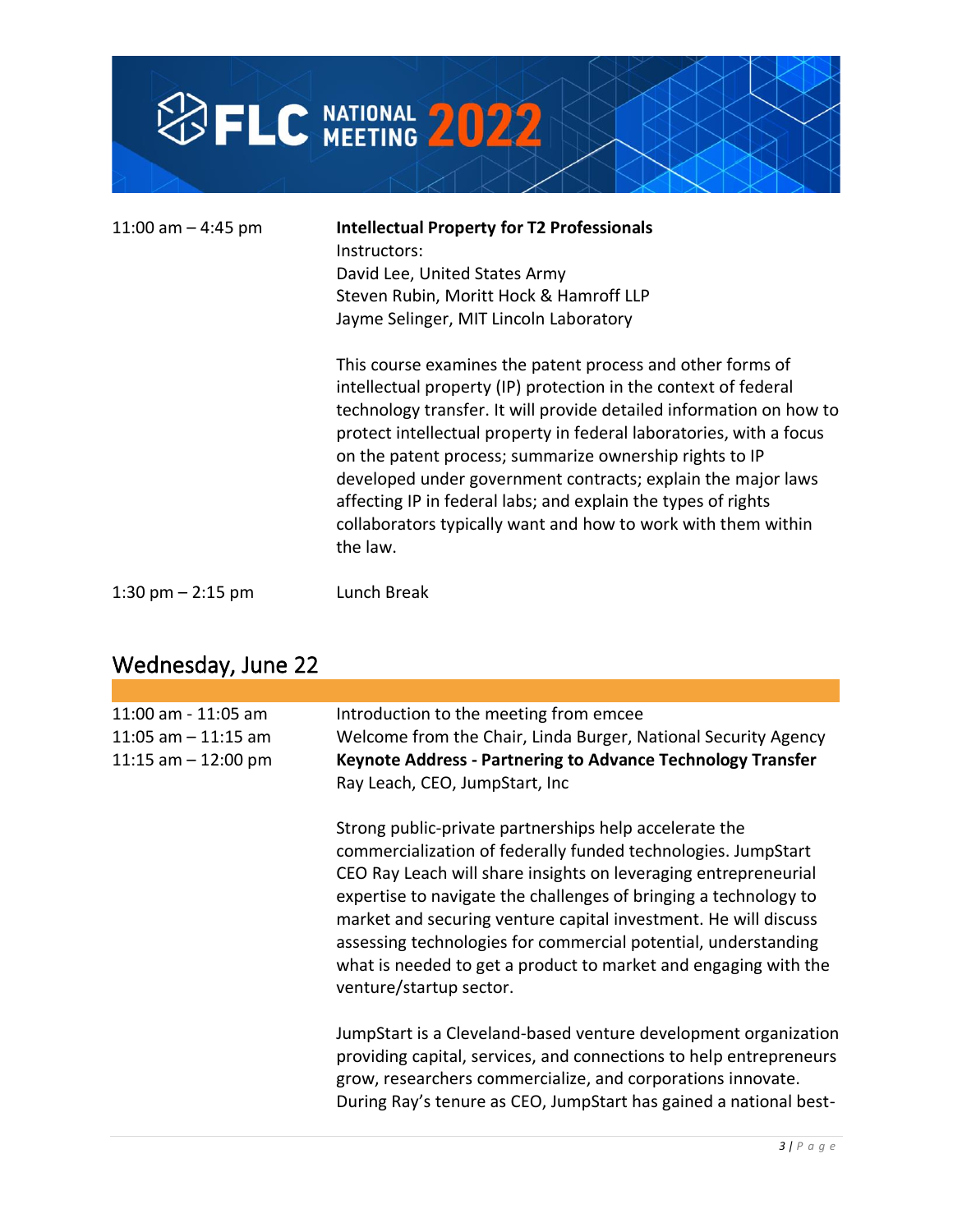# **SFLC NATIONAL 2022**

in-class reputation for its innovative economic development models and its work to accelerate the growth of entrepreneurship throughout the state of Ohio. Ray was a Sloan Fellow and a graduate of the MIT Sloan School of Management and the University of Akron. He began his career at IBM and went on to co-found four startups. He is the founding CEO of JumpStart Inc.

 $12:00 \text{ pm} - 12:30 \text{ pm}$  Break

#### 12:30 pm – 1:15 pm **Concurrent Session – Educational Sessions Marketing the Lab, Inside and Out** Instructors: Jennie Hempstead, Wright Brothers Institute Sara Hunt, Pacific Northwest National Laboratory

Daniel Lockney, NASA

This session will cover marketing topics of interest including, train up your inventor "salesforce", stage gate processes for converting data into valuable market intelligence, direct and indirect marketing best practices, and ways to measure marketing success. Participants will learn about creative approaches to reach current and new audiences, tools that help you share your message, and building your network.

### **Helping Your Commercial Partners Succeed with the Manufacturing Extension Partnership**

Moderator: David McFeeters-Krone, Intellectual Assets, Corp Speakers: TBD

The Manufacturing Extension Partnership (MEP) helps small manufacturers (SMMs) achieve operational excellence. With funded offices in every state, these trusted advisors have unique access and geographic breadth to assist FLC stakeholders (licensees, CRADA partners, vendors, etc.) source key materials, design efficient workflows, and generally increase the likelihood of them meeting your objectives. The administration's new focus on building in America increases the opportunity for US SMMs to meet the needs of the government and to use that as a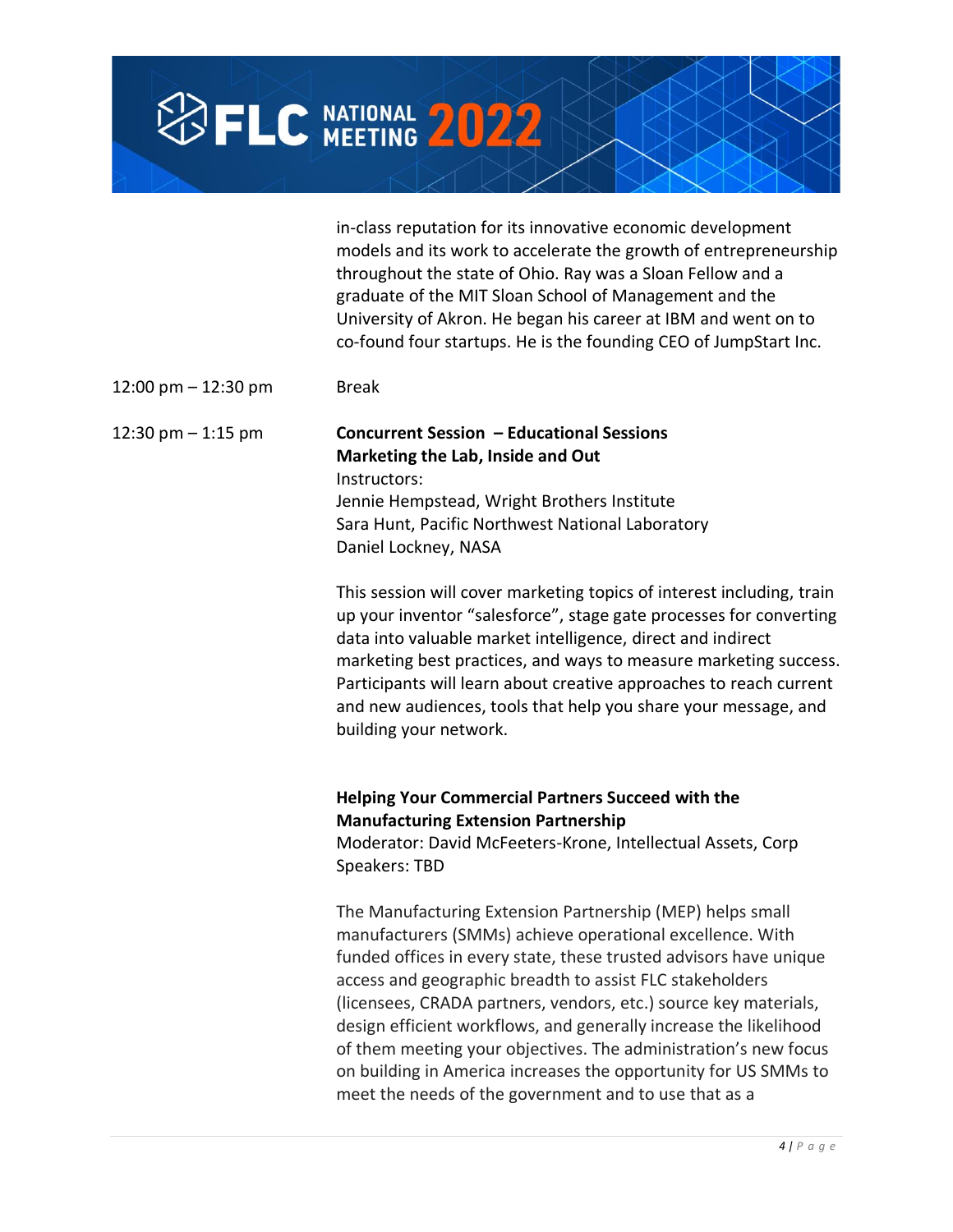

springboard to global competitiveness. In fact, the DoD has recognized this value and opportunity by providing funds through their MilTech program to help new DoD contractors meet their obligations, which often relies on MEP for services. NIST MEP has also funded a MEP Advanced Tech Team to facilitate interactions between SMMs and FLC members. This session will highlight how the MEP helps SMMs through its core offering, its special projects like the MEP Advanced Tech Team, and its collaboration with other projects like MilTech.

| 1:15 $pm - 1:45$ pm  | Lunch Break                                                                                                                                                                                                                                                                                                                                  |
|----------------------|----------------------------------------------------------------------------------------------------------------------------------------------------------------------------------------------------------------------------------------------------------------------------------------------------------------------------------------------|
| 1:45 pm $-$ 2:45 pm  | <b>FLC 2022 National Awards Ceremony</b>                                                                                                                                                                                                                                                                                                     |
| $2:45$ pm $-3:15$ pm | <b>Break</b>                                                                                                                                                                                                                                                                                                                                 |
| $3:15 - 4:00$ pm     | <b>Lab Directors Forum</b>                                                                                                                                                                                                                                                                                                                   |
| $4:00 - 4:30$ pm     | <b>Break</b>                                                                                                                                                                                                                                                                                                                                 |
| 4:30 pm $-$ 5:15 pm  | Concurrent Session - Educational Sessions                                                                                                                                                                                                                                                                                                    |
|                      | Federally-developed Software in your Everyday Life - T2 Stories<br>from FLC Award Winners<br>Moderator: Whitney Hastings, National Institutes of Health<br>Speakers: TBD<br>This session will recognize the success stories from our federal<br>labs and help us to learn from these examples. The panel will                                |
|                      | provide insights on T2 best practices and real-world challenges.                                                                                                                                                                                                                                                                             |
|                      | <b>Infusing Federal Technology into Startups</b><br>Moderator: Dr. Paul Campbell, Brown Venture Group                                                                                                                                                                                                                                        |
|                      | NASA Glenn Research Center welcomes you to Cleveland with an<br>engaging discussion of how the Federal Labs are impacting small<br>businesses. Entrepreneurship plays a vital role in the growth of<br>the U.S. economy. According to the SBA, half of the jobs in the US<br>are in small businesses. The Ewing Marion Kauffman Foundation's |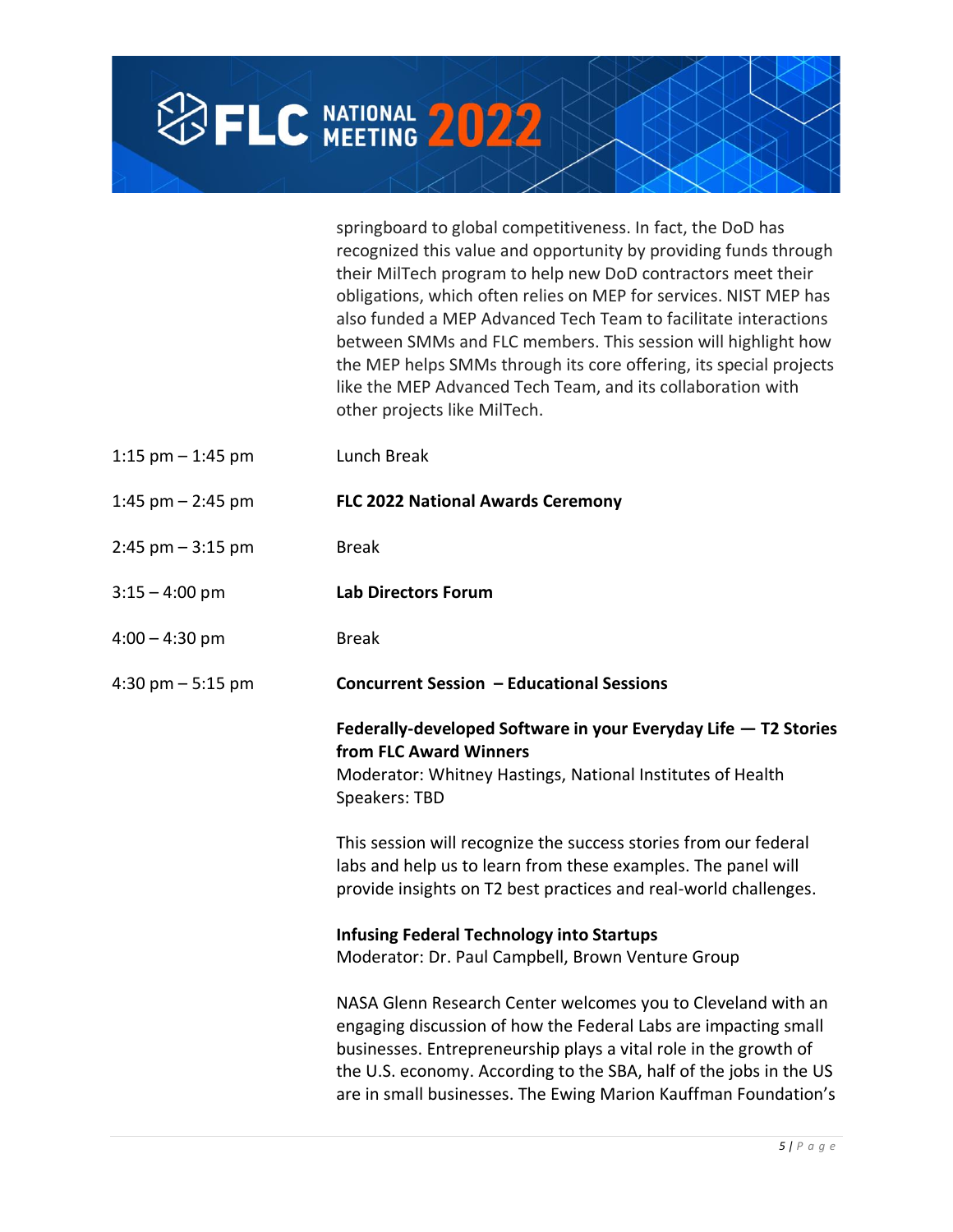

analysis of 2006-2007 Census data shows that 2/3 of new jobs came from young firms. As our country is recovering from pandemic-induced economic turbulence, what roles can the Federal Laboratories play? We'll hear a variety of points of view from tech transfer personnel, venture capitalists, and company founders on how lab-developed technology moves into startups.

## Thursday, June 23

| $11:00$ am - 11:45 am | <b>Welcome and Town Hall Meeting</b><br>Moderator: Linda Burger, National Security Agency                                                                                                                                                                                       |
|-----------------------|---------------------------------------------------------------------------------------------------------------------------------------------------------------------------------------------------------------------------------------------------------------------------------|
| 11:45 am $-$ 12:15 pm | <b>Break</b>                                                                                                                                                                                                                                                                    |
| 12:15 $pm - 1:00$ pm  | <b>Concurrent Session - Educational Sessions</b>                                                                                                                                                                                                                                |
|                       | Seed investing in Tech Ventures- Evolving Models<br>Moderator: Robert Heard, Cimarron Capital Partners                                                                                                                                                                          |
|                       | Hear from investors in seed stage technology ventures. Learn how<br>they evaluate opportunities, value companies, price deals, and<br>structure investments. We will explore how investee companies<br>seek commercial advantage from licensed technologies.                    |
|                       | <b>Artificial Intelligence and Intellectual Property</b><br>Moderator: Elizabeth Arwine, U.S. Army Futures Command                                                                                                                                                              |
|                       | Join this discussion on AI and IP--what is and is not patentable or<br>copyrightable and concerns when engaging in acquisition for AI<br>related technology. Discussions will include the Dabus AI patent<br>cases, monkey selfie copyright, issues, and Google v Oracle cases. |
| 1:00 pm $-$ 1:30 pm   | <b>Break</b>                                                                                                                                                                                                                                                                    |
| 1:30 pm $-$ 2:15 pm   | Concurrent Session - Educational Sessions                                                                                                                                                                                                                                       |
|                       | Congrats you have a licensee! Now the real work begins.<br>Moderator: David McFeeters-Krone, Intellectual Assets, Corp                                                                                                                                                          |
|                       | This session will discuss national, regional, and lab programs to                                                                                                                                                                                                               |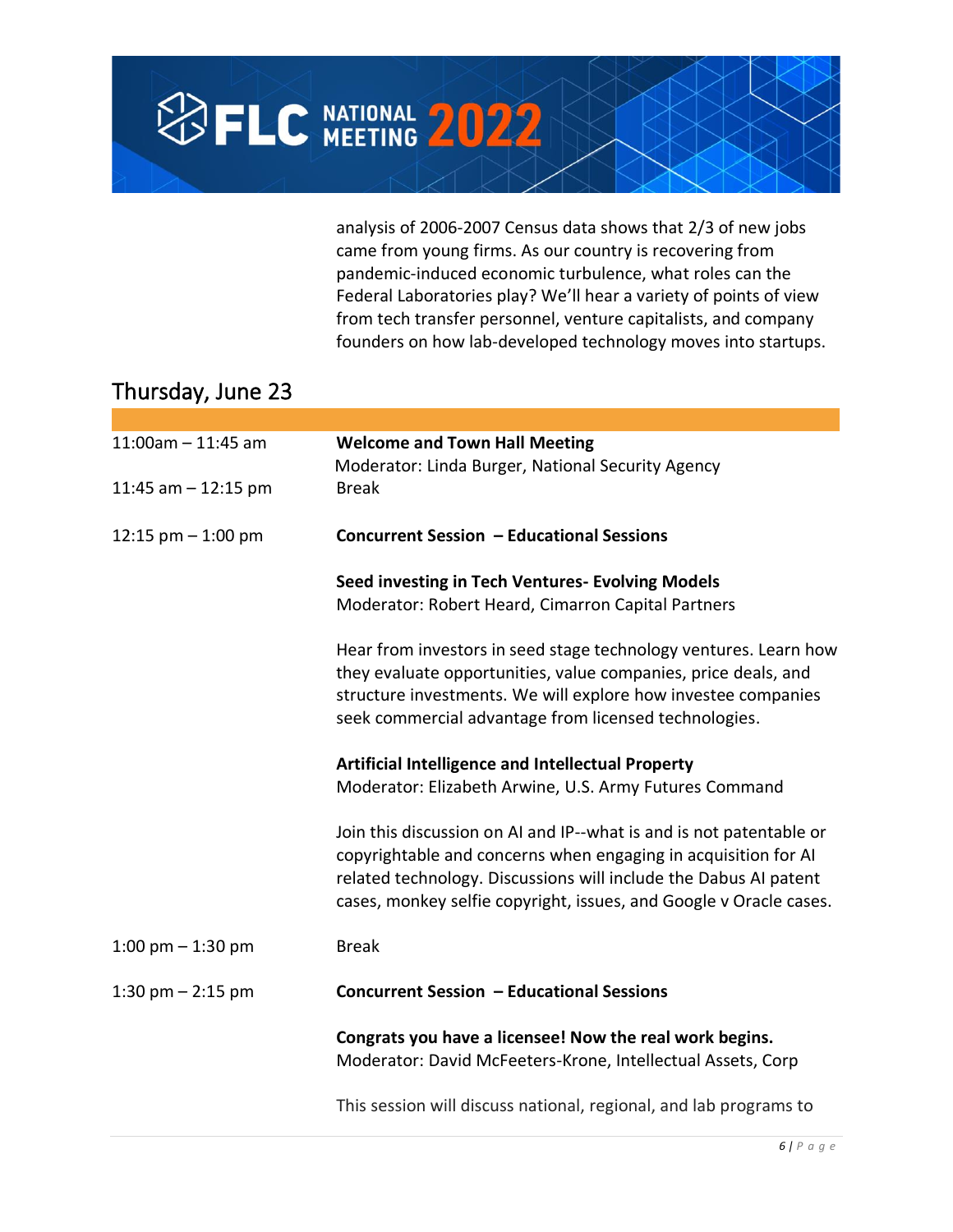## **BELC NATIONAL 2022**

help FLC stakeholders (licensees, CRADA partners, vendors, etc) overcome hurdles and beat the odds. The Manufacturing Extension Partnership (MEP) national network helps small manufacturers (SMMs) achieve operational excellence. With offices in every state, these trusted advisors have unique access and geographic breadth to help FLC stakeholders source key materials, design efficient workflows, and generally increase the likelihood of them meeting your objectives. The U.S. Army Engineer Research and Development Center (ERDC), through their Partnership Intermediary (PIA) ERDCWERX, have adapted tools and capabilities originally put in place to support tech challenges and other spin-in activity to build a commercialization assistance program. The New Mexico DOE National Laboratories, in partnership with funding from a State of New Mexico tax-credit exchange, have piloted a tech maturation program to provide technical assistance to local companies. In its first year, the program has provided over \$1M in dedicated technical assistance, four CRADAs and seven licenses.

#### **Small Business Fireside Chat: Pivoting to Meet Market Needs** Moderator: Karen Presley, National Security Agency

This panel of small businesses will discuss their respective entrepreneurship journey as they transformed federally funded technologies into commercial products. The entrepreneurs will discuss the process of developing a plan and product that incorporated government technology and the lessons learned along the way. They will provide insight into the types of resources that would have been helpful along their journey.

| $2:15 \text{pm} - 2:45 \text{pm}$ | <b>Break</b>                                                                                                                                                  |
|-----------------------------------|---------------------------------------------------------------------------------------------------------------------------------------------------------------|
| $2:45 \text{pm} - 3:30 \text{pm}$ | <b>Concurrent Session - Educational Session</b>                                                                                                               |
|                                   | Critical Infrastructure Innovation: Seeking to Secure Our Cities,<br><b>Communities, and Municipalities</b><br>Moderator: Pete Tseronis, Dots and Bridges LLC |